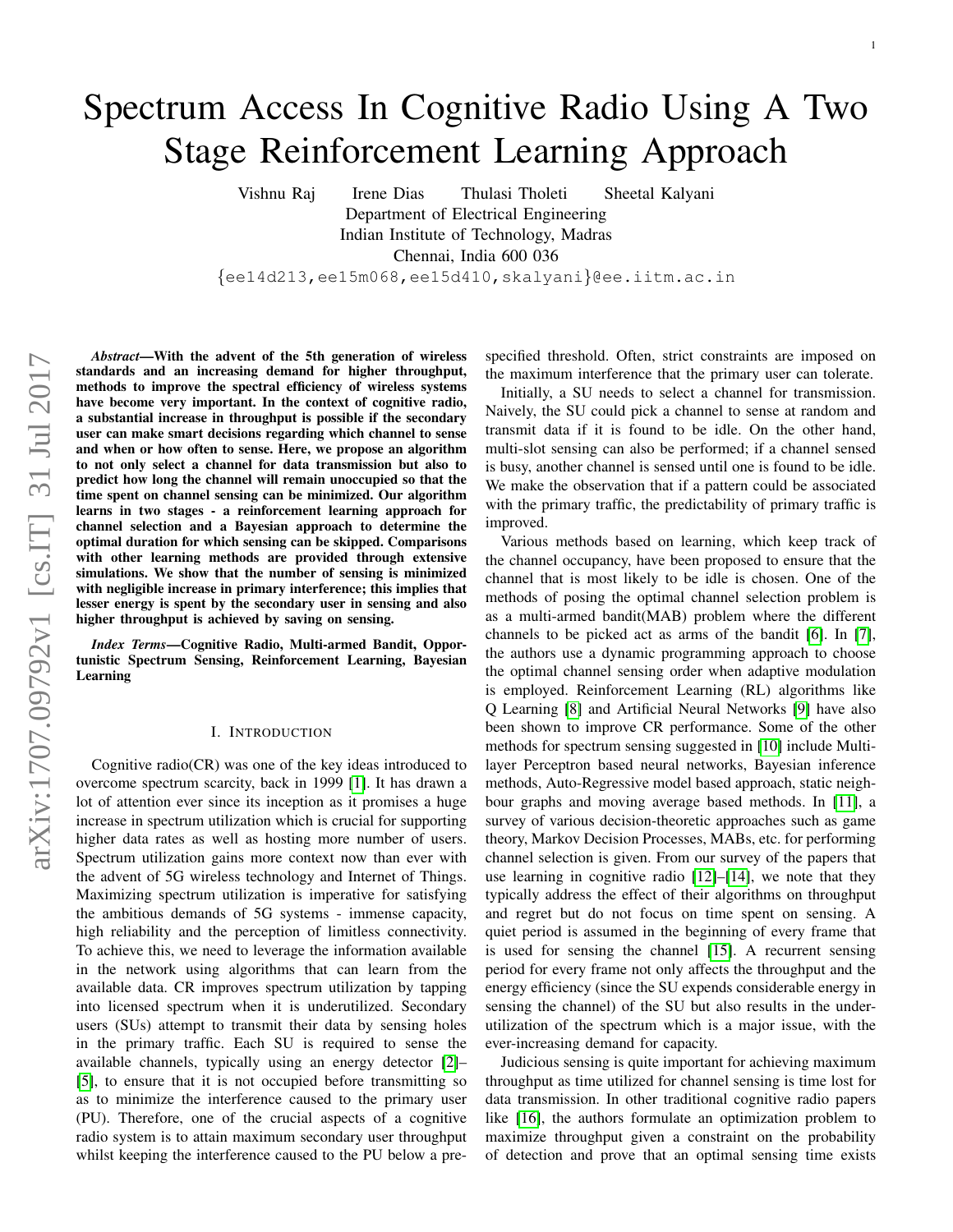for a fixed frame size. On the other hand, [\[17\]](#page-11-6) considers a transmission scheme where the sensing duration is fixed, and an expression for the optimal frame size that maximizes normalizes throughput is derived; this determines how often sensing is carried out. While in [\[16\]](#page-11-5), [\[17\]](#page-11-6), the time spent on sensing is taken into consideration, the expressions for optimal frame size/sensing time depend on the parameters of the primary traffic which might not be available to SU or might be changing with time. Further, the above mentioned works assume that the ON/OFF times are sampled from an exponential distribution in both their derivations and simulations. Work in [\[18\]](#page-11-7) does consider primary traffic with unknown parameters; however, this work again concentrates exclusively on channel selection and not on time spent on sensing.

Summarizing, the works that adopt reinforcement learning techniques in cognitive radio to learn the primary traffic behaviour do not consider optimizing the sensing time; they assume a sensing period is available for every frame. The works that aim to optimize sensing time assume knowledge of the primary user statistics and mostly consider an Exponential PU traffic model. We believe that to maximize the throughput of the SU, algorithms that learn which channel to sense should also learn how often to sense. Addressing both issues simultaneously will lead to better performance of the cognitive radio system and this is the key focus of this work.

It is obvious that if channel sensing can be skipped in a frame or more, the benefit in throughput and energy efficiency would be remarkable; but it might adversely affect the interference caused to the primary user. In that case, we raise the following question: how often should we sense? In our work, we introduce a novel method to skip sensing which is based on learning the behaviour of the primary traffic over time through a Bayesian approach. Our work proposes a novel algorithm to maximally exploit the spectrum by picking the channel to sense using a multi-armed bandit, and then sensing the selected channel at specific intervals using a Bayesian method to decide the interval duration between two sensing operations. We believe that introducing two layers of learning will ensure higher spectrum utilization than the existing methods. When compared to existing RL methods, our approach significantly reduces the amount of sensing required and leads to increase in both throughput and energy efficiency. We provide extensive comparison results with other existing learning algorithms through simulations and show that the proposed approach is superior in terms of its performance. Further, for simulations, we have considered the popular DTMC model for discrete time primary user traffic and both Generalized Pareto Model and Exponential model for continuous traffic since in [\[19\]](#page-11-8) it has been shown that the generalized Pareto distribution captures the primary user traffic variations more accurately.

This paper is organized as follows: Section [II](#page-1-0) describes the system model that is considered for our experiments. Section [III](#page-2-0) gives a brief overview of reinforcement learning algorithms. The proposed method for channel sensing is described in section [IV.](#page-3-0) The simulations performed and the results observed therein are discussed in section [V.](#page-6-0) Finally, section [VI](#page-10-7) presents the concluding remarks.

## II. SYSTEM MODEL

<span id="page-1-0"></span>In our system model, we consider N channels that can be accessed by the secondary user. The secondary user wishes to transmit data packets so as to maximize its own throughput whilst causing the least interference to the licensed users. The channel is sensed to check whether it is idle or busy before the data is sent, unless we are positive that the channel is available for transmission. This depends on the channel model that is used. We assume that the sensing operation is repeated until we find a channel that is idle or we exhaust all available channels. The aim is to reduce the number of sensing operations that need to be performed so that a larger part of the frame is available for data transmission.

To do so, we employ learning algorithms that predict the current state of the channel based on the previously observed states. The learning algorithm returns a ranked list of channels in the order of estimated probability of occupancy. The sensor then senses the channels in that order. Once a channel is found to be idle, the secondary user transmits its data. Upon transmission, we encounter one of the two scenarios: the transmission is unsuccessful either due to collision or error in the channel, or the packet is delivered successfully. If a packet drop/collision occurs, we achieve a zero throughput at the receiver end, else, high throughput is achieved. In the rest of the section, we focus on describing the frame structure used by the secondary users and the primary user traffic model.

The data is transmitted by the secondary user in frames of fixed size, T. Each frame that is transmitted has a sensing duration and a transmission duration. During the sensing duration the secondary user senses the channels either randomly or based on input from the learning algorithms. It is assumed that each channel sensing takes time  $\tau$ . Once a channel is sensed to be free, then data is transmitted for the rest of the frame. The sensing in each frame can be done in two ways: single slot sensing and multi-slot sensing as shown in Figures 1 and 2. In the first frame type, only one channel is sensed in each frame(for a duration  $\tau$ ) and if this channel is found to be vacant, the user transmits for a duration of  $T - \tau$ ; else, transmission does not happen for that frame. But this method denies the secondary user a chance to find another free channel that might have been vacant during that time.



Fig. 1: Single slot sensing frame



Sensing Transmission

Fig. 2: Multi slot sensing frame

In the multi-slot sensing frames the secondary user keeps on sensing the channels till it finds a vacant channel to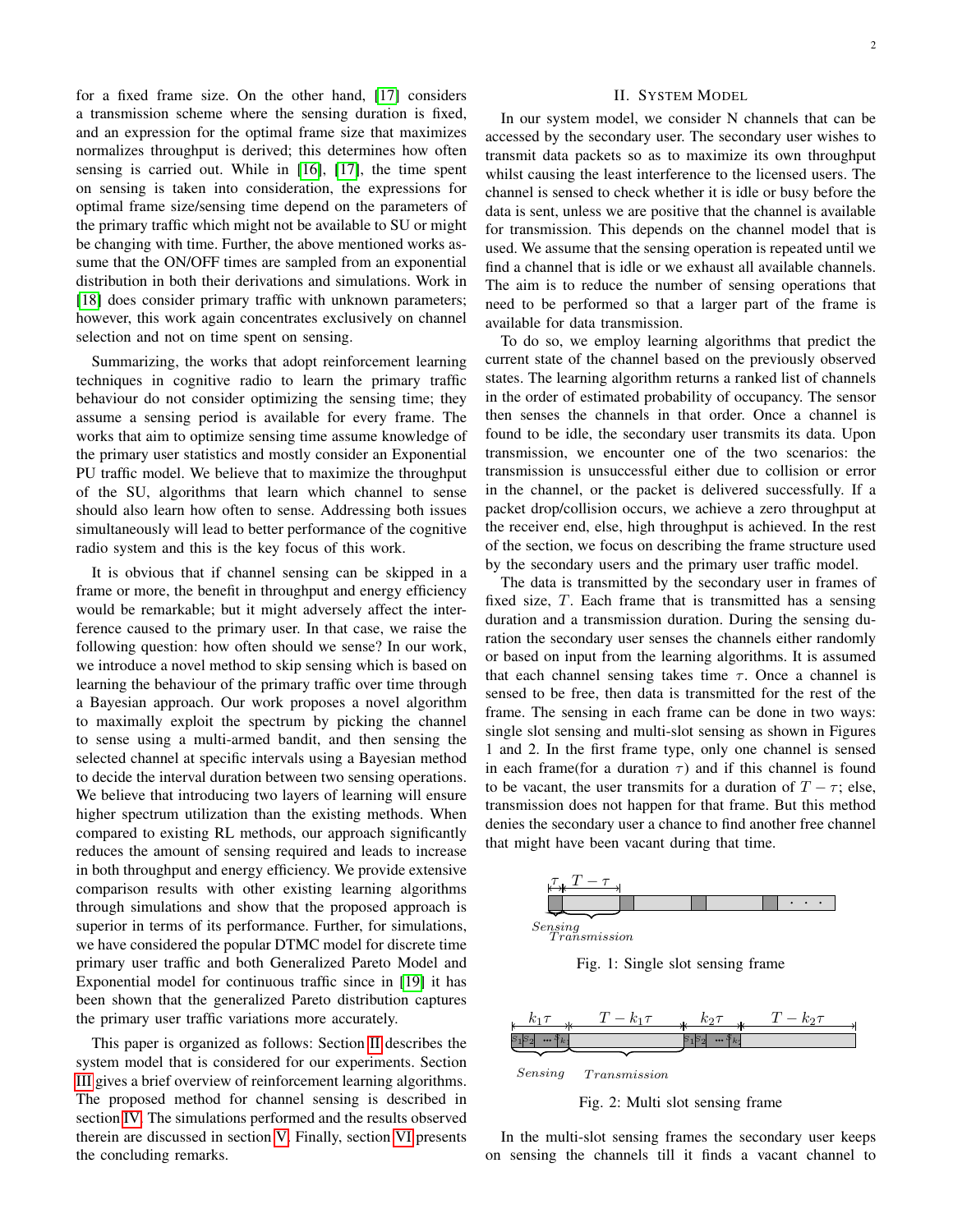transmit. Assume that for the  $i_{th}$  frame,  $k_i$  channels are sensed. Therefore, the total sensing time is  $k_i \tau$ . Data is transmitted for  $T - k_i \tau$ . In case sensing is entirely skipped for a frame  $i, k_i = 0$ ; data is transmitted for the entire frame duration T. Multi-slot sensing allows the secondary user to transmit its data more often than the single-slot scheme as the SU can sense different channels until an idle channel is found.

We now move on to another important component of the system model: the structure of the primary traffic. The primary user traffic on N channels is modeled to be independent. We take two approaches to modeling the primary traffic: the discrete-time model and the continuous-time model. This is done to show that the proposed algorithm performs well in a wide range of primary traffic scenarios.

In the Discrete-Time Markov Chain(DTMC) model, the time index set is discrete. [\[20\]](#page-11-9) model their primary traffic as a Markov chain with  $2^N$  states and show that we can consider a simplified 2-state (idle and busy) for a given channel that evolves independently. The behaviour of the channel can be expressed by a transition probability matrix as given below.

$$
P = \begin{bmatrix} p_{00} & p_{01} \\ p_{10} & p_{11} \end{bmatrix} \tag{1}
$$

where  $p_{ij}$  represents the probability that the system transitions from state  $s_i$  to  $s_j$ . The discrete formulation of the primary traffic is also adopted in [\[18\]](#page-11-7), [\[21\]](#page-11-10), [\[22\]](#page-11-11).

Duty  $Cycle(\Psi)$  is defined as the probability that the channel is busy and can be written as  $P(S = s_0) = 1 - \Psi$  and  $P(S =$  $s_1$ ) = Ψ. The DTMC model can be used to reproduce any arbitrary DC,  $\Psi$ , by selecting the transition probabilities as  $p_{01} = p_{11} = \Psi$  and  $p_{00} = p_{10} = 1 - \Psi$ , which yields,

$$
P = \begin{bmatrix} 1 - \Psi & \Psi \\ 1 - \Psi & \Psi \end{bmatrix}
$$
 (2)

For channels with varying load, the  $P$  matrix will also vary with time and the duty cycle will become a time varying quantity,  $\Psi(t)$ . The channel load under this model is considered to be a random variable, which can be characterised by its PDF. The empirical PDFs of  $\Psi$  in real systems can be accurately fitted with the Beta distribution(Eqn[.3\)](#page-2-1) or the Kumaraswamy distribution(Eqn[.4\)](#page-2-2) as suggested by [\[19\]](#page-11-8). The Beta distribution is given by

$$
f_X^B(x; \alpha, \beta) = \frac{1}{B(\alpha, \beta)} x^{\alpha - 1} (1 - x)^{\beta - 1}, \qquad x \in (0, 1) \tag{3}
$$

where  $\alpha > 0$ ,  $\beta > 0$  and  $B(\alpha, \beta)$  is the Beta function.

The Kumaraswamy distribution is given by

$$
f_X^K(x;a,b) = abx^{a-1}(1-x^a)^{b-1}, \qquad x \in (0,1), a, b > 0
$$
\n(4)

The work in [\[23\]](#page-11-12) which studies modelling the spectrum opportunities suggests that Generalized Pareto Distribution(GPD) is a good approximation to the observed measurements. In the continuous time model, GPD is a heavy-tailed distribution that allows us to model a wider range of traffic when compared with an exponential distribution. Hence, for the continuoustime model, we assume that the on and off times are distributed

<span id="page-2-3"></span>

Fig. 3: Generalized Pareto distributed primary traffic

according to GPD. The probability density function of a GPD is given by

$$
f(x|k, \sigma, \theta) = \frac{1}{\sigma} \left( 1 + k \frac{x - \theta}{\sigma} \right)^{-1 - \frac{1}{k}} \quad \theta < x; k > 0 \tag{5}
$$

where  $k, \sigma$  and  $\theta$  are the shape, scale and location parameters respectively. Varying traffic load can be generated by varying the parameters of GPD. For example, fast-varying traffic can be modelled by increasing the scale parameter whereas percentage of occupancy can be modelled by varying the location parameter of the ON and OFF times.

Figure [3](#page-2-3) shows the evolution of primary traffic modeled as GPD over 40 seconds for 5 independent channels. We can see that there are large blocks of time for which some of the channels are in the OFF state. From the figure, it is apparent that we need not spend time sensing the channel in every frame. In fact, one can save significant amount of sensing time and energy if one could learn the average on/off behaviour of the channels. We aim to exploit this in our proposed approach. To maximally utilize these gaps in the spectrum, we propose a two-stage reinforcement learning technique. Before describing our proposed method, we first briefly summarize key ideas and popular methods in reinforcement learning in the succeeding section.

#### III. REINFORCEMENT LEARNING

<span id="page-2-1"></span><span id="page-2-0"></span>Learning can be broadly categorized as supervised, unsupervised and reinforcement learning. In Reinforcement Learning(RL), the agent learns to act appropriately by interacting with the environment [\[24\]](#page-11-13). With each action, a reward is obtained which is the only mode of feedback for the learning agent. RL is attractive as it does not require a dataset for training; it learns from data and hence, can be used in realtime applications; this is why RL has also been applied in cognitive radio to find which channel to sense. In general, an RL problem is modelled as a Markov Decision Process in which there are  $S$  states and  $A$  possible actions that can be taken from each state.

<span id="page-2-2"></span>A multi-armed bandit(MAB) problem is the simplest form(single state) of an RL problem in which the agent learns to choose the most optimal option among available options so as to maximize the cumulative reward by sampling one option at a time. A learning agent chooses one of the  $N$  actions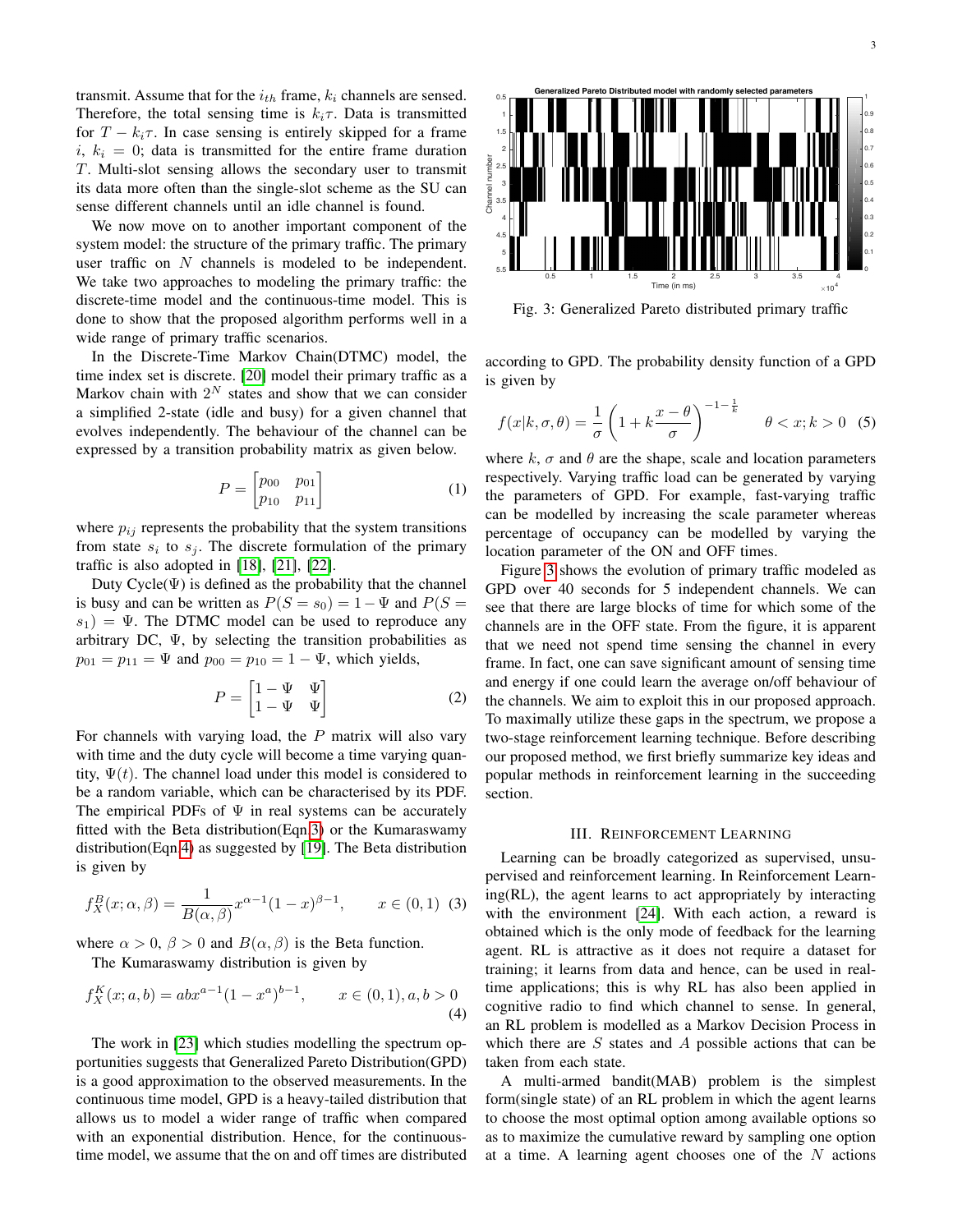available to it and updates the value of the action according to the reward it obtains. The next action chosen is a function of the learnt values. In the cognitive radio setting, the different channels to be sensed by a SU act as the arms of the bandit. On pulling an arm, that is, picking a channel to sense, we obtain a reward which can be the SU throughput achieved or an indicator which gives us information on whether a collision with the primary user had occurred or not.

A standard phenomenon in the bandit setting is the exploration exploitation trade-off. The algorithm needs to optimally balance utilizing the action that has performed the best so far, and looking for new options that can be potentially better. Various algorithms have been proposed to address this trade-off: the classic Thompson sampling algorithm for Bernoulli arms [\[25\]](#page-11-14),  $\epsilon$ -greedy algorithm, Upper confidence bound algorithms [\[26\]](#page-11-15), EXP3 for the case of adversarial bandits [\[27\]](#page-11-16), etc. Two of the RL algorithms which have been used in the cognitive radio context are briefly explained below. We will use these two algorithms for comparison against our proposed approach in section [V.](#page-6-0)

# *A. Algorithms*

*1) Q Learning (Algorithm 1):* The Q Learning Algorithm is a widely used reinforcement learning algorithm in wireless communication introduced in 1989 by Watkins [\[28\]](#page-11-17) . It works on a Markov model with multiple states and actions. The algorithm selects the optimal action in each state by learning Q-values associated with each action. It also incorporates an exploration strategy like  $\epsilon$ -greedy or softmax in its framework. The Q Learning algorithm has been shown to converge to the optimal action for each state.

# Algorithm 1 Q Learning

1: **Initialization:**  $Q(s, a) = 0, \forall a \in A, A$  is set of all possible actions and  $\forall s \in S, S$  is set of all states

2: for t do = 1, 2, 3, ...

- 3: Select the action based on the exploration strategy and Q values in state s
- 4: Take action selected and obtain reward  $r, s'$  is new state reached
- 5: Update the Q value for arm selected in state s as

$$
Q_{t+1}(s,a) \leftarrow (1-\alpha)Q_t(s,a) + \alpha * (r + \gamma * \max_{b \in A(s')} Q_t(s',b))
$$

where  $\alpha$  is the learning rate,  $\gamma$  is the discount factor 6: end for

The stateless Q Learning variant [\[29\]](#page-11-18) assumes a single state with multiple actions. The update equation for stateless Q Learning is obtained by setting the discounting parameter,  $\gamma$ , to zero. Q-learning is also employed for channel selection in cognitive radio by [\[8\]](#page-10-5).

*2) Thompson Sampling (Algorithm 2):* Thompson Sampling comes from a family of randomized probability matching algorithms. It is proposed for Bernoulli arms; therefore, the rewards are binary in nature. A prior Beta distribution -  $Beta(\alpha, \beta)$  - is maintained which tracks the probability of success of each arm, which is the parameter of the Bernoulli distribution. Here  $\alpha$  and  $\beta$  correspond to the number of successes and failures observed respectively. The Beta distribution peaks at the actual Bernoulli parameter when one has observed sufficient number of samples. This algorithm was first introduced in [\[30\]](#page-11-19) and was further analyzed by [\[31\]](#page-11-20). The work in [\[32\]](#page-11-21) and [\[33\]](#page-11-22) use ideas from Thompson sampling to propose an algorithm for channel selection in CR. In [\[32\]](#page-11-21), a Weibull likelihood and a inverse gamma conjugate prior is assumed for performing the Bayesian update instead of the Bernoulli- Beta distribution used in TS. In [\[33\]](#page-11-22), the authors propose TS for multislot sensing by listing the channels in the descending order of their preference.

<span id="page-3-1"></span>

| <b>Algorithm 2 Thompson Sampling [31]</b> |  |  |
|-------------------------------------------|--|--|
|                                           |  |  |

1: Initialization:  $\alpha_0^i = 2, \beta_0^i = 2 \ \forall \ i = 1, \ldots, K$ 2: for  $dot = 1, 2, 3, ...$ 3: Sample  $\theta^i$  from Beta $(\alpha_{t-1}^i, \beta_{t-1}^i)$  for all arms 4: Select arm with highest value of  $\theta^i$ 5: Pull that arm  $I_t$  and receive reward  $x_{I_t,t}$ 6:  $\alpha^{I_t}_t \leftarrow \alpha^{I_t}_{t-1} + x_{I_t,t}$ 7:  $\beta_t^{I_t} \leftarrow \beta_{t-1}^{I_t} + (1 - x_{I_t,t})$ 8: end for

These RL algorithms can be used to suggest which channel to select at the start of every frame, when used in the cognitive radio context. However, we can see that, when a channel is unoccupied, it is highly likely to be unoccupied in the next instant as well. Our approach additionally exploits this behavior of the primary traffic.

#### IV. PROPOSED APPROACH

#### <span id="page-3-2"></span><span id="page-3-0"></span>*A. Motivation for the Proposed Approach*

Most of the work in CR literature focuses on finding the optimal channel to sense. However, they do not address how often to sense the channel after selection. It is apparent from Figure [3](#page-2-3) that SU can forgo sensing the selected channel for some duration depending on the channel traffic. Hence, we propose an algorithm that incorporates two stages of learning. Learning to pick the right channel through an MAB formulation and learning an appropriate strategy for sensing that channel. We believe that our work is the first to suggest a two-stage learning algorithm so that time and energy spent in sensing can be minimized.

In the first stage of learning, a metric known as value is maintained for all the arms which quantitatively indicates how beneficial it is to pick that channel. In the context of cognitive radio, this is an indicator of whether a channel is likely to be idle or vacant. When an arm is played, *i.e.*, when a channel is chosen for sensing, the energy detector that indicates whether the channel is busy or available. The value of the arm is penalized if it found to be busy by the energy detector. When a vacant channel is found, we also obtain a reward from the environment based on whether the frame was transmitted successfully. This reward is also used to update the value of the arm. At any instant, the SU can decide to exploit - pick the channel with the maximum value, or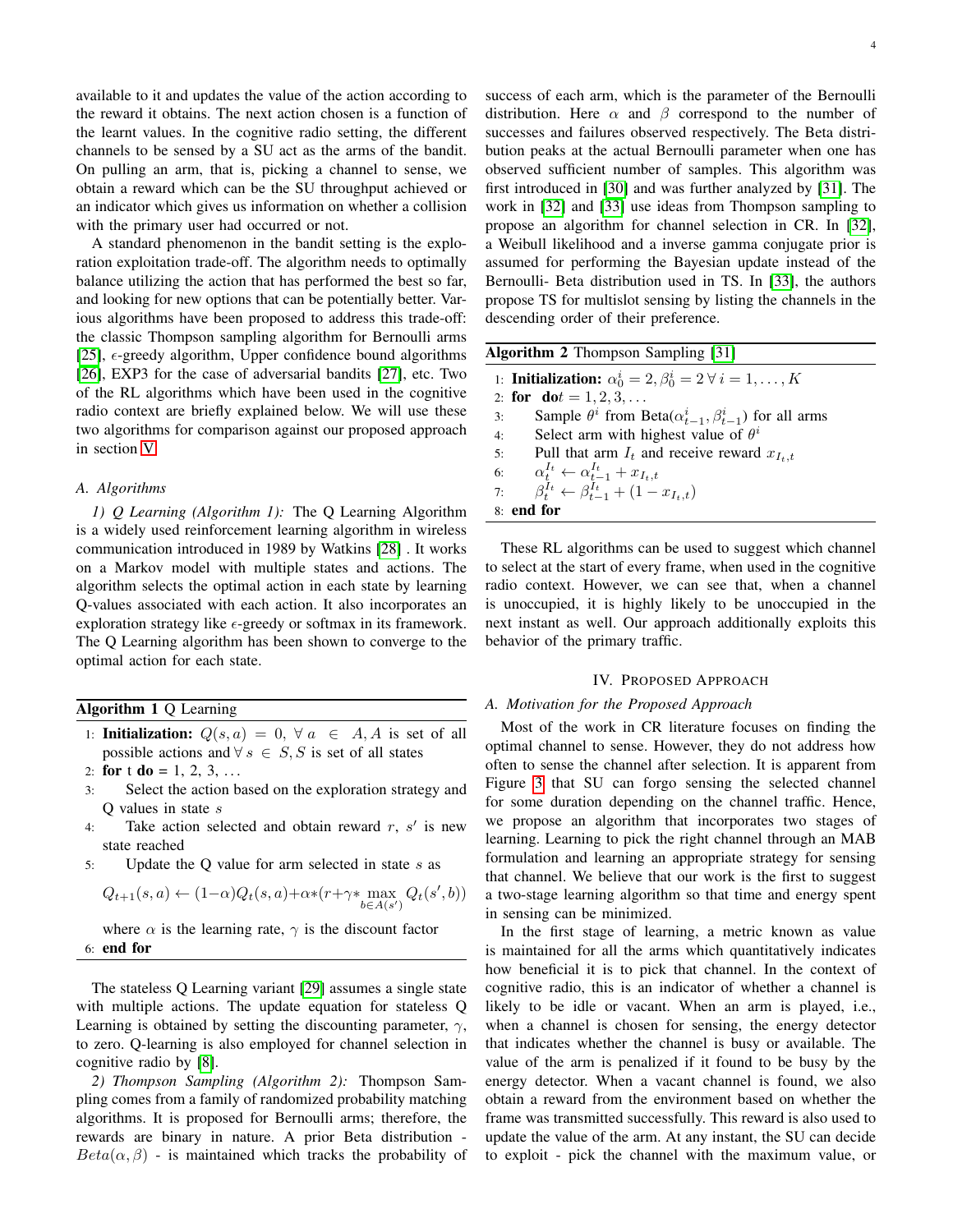explore - pick among other channels so as to learn more about their behaviour. We illustrate our algorithm using an optimistic variant of the Thompson sampling algorithm, although any of the other bandit or RL algorithms can be employed.

To determine the strategy to skip sensing, one possible approach is to have the secondary user transmit on a channel until it encounters a collision from the primary data. However, this implies that sending on a channel is interrupted only when a collision occurs. Depending on the primary user traffic, this can lead to significant interference to the PU and one needs a more conservative approach. Hence, we propose the following approach. Ideally, we should skip a few frames and stop transmitting before a collision occurs. To do so, we need to estimate the underlying traffic distribution of the primary user. A prior distribution for a parameter of the estimated primary traffic is maintained; it is updated when a data sample is observed. In practical situations, secondary users do not have exact knowledge about the primary traffic; hence, in our algorithm, SU assumes that the primary traffic follows exponential on/off model and maintains a prior for the exponential parameter,  $\theta$ . The conjugate prior for an exponential distribution is a gamma distribution whose parameters we update to estimate  $\theta$ . The Generalized Pareto Distribution has a heavier tail when compared to the exponential model; hence, assuming an exponential distribution is justified as it prepares the SU for shorter idle times than the actual traffic and hence leads to lesser probability of interference with the PU.

The OFF time of the channel is assumed to be a sample from an exponential distribution with parameter  $\theta$ , i.e.,

$$
T_{OFF} \sim Exp(\theta) = \theta e^{-\theta t_{OFF}}
$$

The mean of the distribution is  $1/\theta$  and this corresponds to the mean OFF time. Therefore, to determine the number of steps for which sensing can be skipped( $t_{skip}$ ), we consider the inverse of the sample obtained from the prior distribution. Physically,  $1/\theta$  signifies the mean time duration for which the channel stays idle.

Let the SU assume that the primary traffic OFF time,  $t_{OFF}$ , is exponential with parameter  $\theta$  for a specific channel; let the conjugate gamma prior be parameterized by  $\alpha$  and  $\beta$ , i.e.,  $\theta \sim \mathcal{G}(\alpha, \beta).$ 

$$
p(\theta) = \frac{\beta^{\alpha}}{\Gamma(\alpha)} \theta^{\alpha - 1} e^{-\beta \theta}
$$
 (6)

In the cognitive radio context we get a data sample  $x$  which denotes the duration for which data is transmitted without experiencing a collision from the time that channel was selected. It is essentially a sample quantized to the frame size  $T$  as we assume that we do not have information of any collisions that occur is less than one frame duration. The posterior distribution of  $\theta$  is given by

$$
p(\theta|x) \propto p(\theta)l(\theta|x)
$$

$$
\propto \frac{\beta^{\alpha}}{\Gamma(\alpha)} \theta^{\alpha-1} e^{-\beta \theta} \theta e^{-\theta x}
$$

$$
\propto \theta^{\alpha+1-1} e^{-(\beta+x)\theta}
$$

$$
p(\theta|x) \sim \mathcal{G}(\alpha+1, \beta+x)
$$

When we have  $n$  samples, the posterior is given by

<span id="page-4-0"></span>
$$
p(\theta|x_1,...x_n) \sim \mathcal{G}(\alpha+n, \beta+\sum_{i=1}^n x_i)
$$
 (7)

Note that in Equation [\(7\)](#page-4-0),  $x_i$ s play the role of realizations of the OFF time of the primary traffic. As we observe more and more samples of  $x_i$ ,  $p(\theta|x_1, ... x_n)$  becomes more and more concentrated around its mean. However, we make the following observation.  $x$  is not a sample of the entire OFF time; it is a sample of the OFF time observed after the secondary user selects the channel. Let Y and V denote the random variables for the exponential OFF time and the time at which an empty channel is selected by the SU respectively. In the absence of prior information, we can assume that  $V$  is a uniform distribution, i.e., a SU is likely to occupy an idle channel anytime during the OFF period. As  $V$  is assumed to be uniform, i.e.,  $V \sim U[0, y]$  where y is a realization of Y, the actual OFF time. Hence, we have

$$
\mathbb{E}[Y - V] = \mathbb{E}[Y] - \mathbb{E}[V]
$$

$$
= \frac{1}{\theta} - \mathbb{E}_Y[\frac{y}{2}]
$$

$$
= \frac{1}{2\theta}
$$

On an average, the mean OFF time observed after SU selects the channel is half the actual OFF time. Therefore, we incorporate a correcting factor in the posterior update.

<span id="page-4-1"></span>
$$
p(\theta|x) \sim \mathcal{G}(\alpha + 1, \beta + 2x) \tag{8}
$$

The gamma distribution is hence updated by the above equation. The number of frames to be skipped is then obtained as a function of inverse of the sample from this posterior. As Equation [\(8\)](#page-4-1) refers to the posterior of the PU OFF time, the inverse of a sample from  $p(\theta|x)$  is indicative of the entire OFF time. Note that, just as the SU could have begun sensing anywhere during the PU OFF time, SU transmission could also start anywhere in that PU OFF period; the entire OFF period may not be available for SU transmission. Hence, the average time for which sensing should be skipped is typically half the inverse of a sample from  $p(\theta|x)$ . The step-wise description of the algorithm is given in Section [IV-B](#page-4-2) and the intuition behind its working is described in Section [IV-C.](#page-5-0)

## <span id="page-4-2"></span>*B. Algorithm Description*

In the classic multi-armed bandit problem, the Thompson sampling algorithm suggests one arm to be played out of the available options as illustrated in Algorithm [2.](#page-3-1) However, when applied to channel selection in cognitive radio using multislot sensing, we require a list of channels to sense. In [\[34\]](#page-11-23), Thompson sampling is implemented to return a ranked list of channels so as to perform multi-slot sensing. We further modify this algorithm using a recent work [\[35\]](#page-11-24) to obtain an optimistic variant. The Optimistic Thompson Sampling (OTS) algorithm modified to return a ranked list of channels instead of a single channel is given by Algorithm [3.](#page-5-1) Channel sensing is performed in the order indicated by the list until a vacant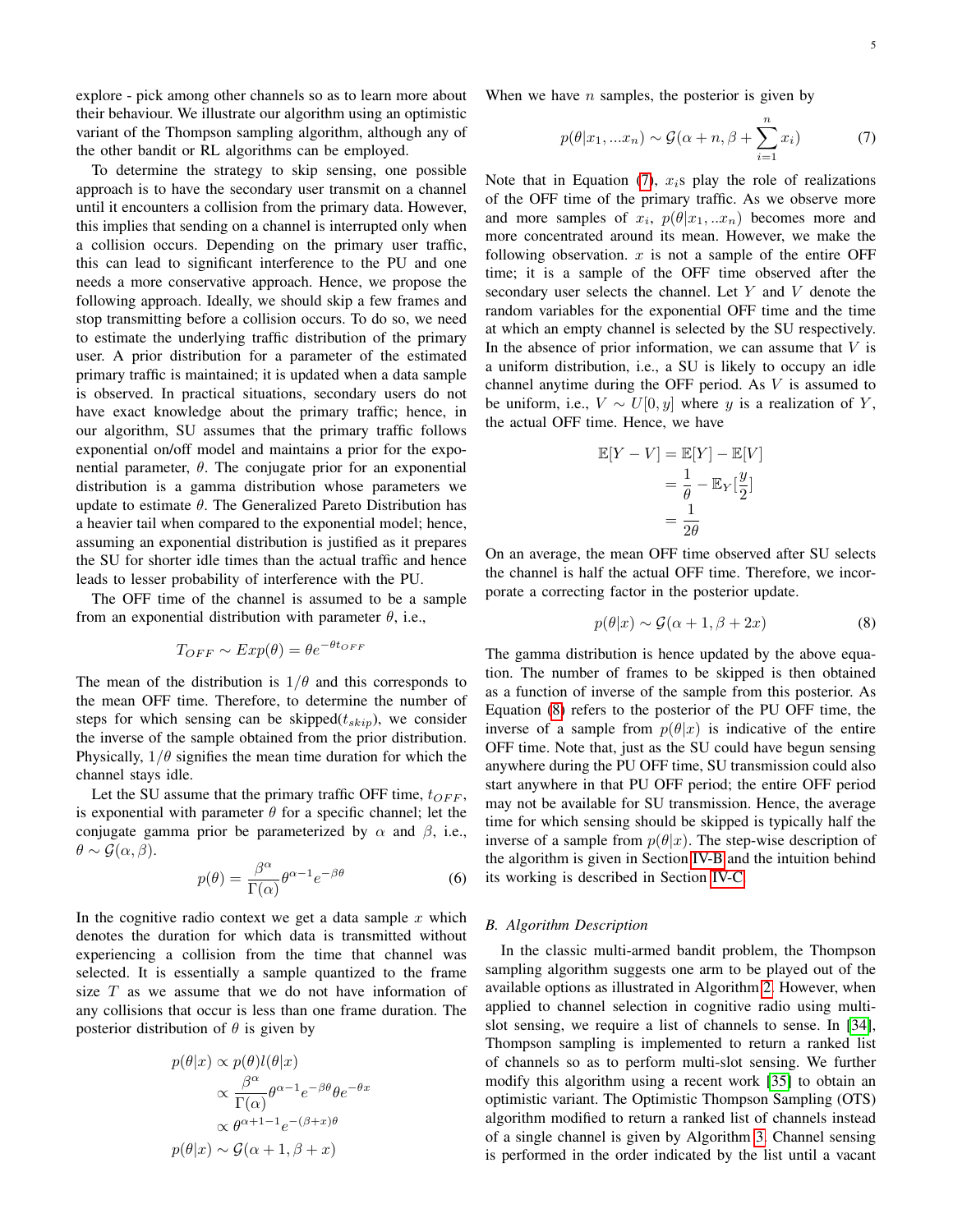channel is found. Following this, the optimal number of frames to skip for the chosen channel is chosen.

The algorithm operates in two states: the *SENSE* state and the *SKIP* state.

- *SENSE* state: In this state, the algorithm always asks for a ranked list of preferred channels from the OTS algorithm (Algorithm [3\)](#page-5-1). Then, it follows the multi-slot sensing policy to sense the channels until a vacant channel is found. Only on finding a vacant channel, will it transmit the data. Also, the number of frames to skip,  $t_{skip}$ , is calculated.
- *SKIP* state: In this state the algorithm, primary channel sensing is not performed. The data to be transmitted is sent on the channel which was previously found to be vacant.  $N_{skip}$ , a counter for number of skips performed, is also incremented.

The detailed algorithm is as given below:

Step 1: *Initialization* - Set the parameters of the gamma prior for all channels to  $\alpha_i = 1$  and  $\beta_i = frameLength$ . Also, set the algorithm in the *SENSE* state and  $N_{skip}$  to 0.

Step 2: *Channel Selection* - If in the *SENSE* state then call GetRankedList() of Algorithm [3](#page-5-1) to obtain a ranked list of preferred channels. Sense the channels sequentially to find a vacant channel to transmit, say  $c_t$  at time t. A sample  $\theta$  is drawn from  $\mathcal{G}(\alpha_{c_t}, \beta_{c_t})$  and  $t_{skip}$  is calculated as

$$
t_{skip} = \frac{max\left(\frac{1}{\hat{\theta}}, \frac{1}{\alpha_{c_t}/\beta_{c_t}}\right)}{2}
$$

Note that  $\alpha_{c_t}/\beta_{c_t}$  is the mean of the gamma distribution. Else, if the algorithm is in the *SKIP* state, then transmit on channel used in the previous time step and increment  $N_{skip}$ .

Step 3: *Obtain feedback* - After frame transmission, a reward is obtained in the form of a collision indicator which is also used to update the OTS algorithm. (The collision indicator is nothing but the ACK or NACK from the device to which data was transmitted by the SU. Let  $z$  denote the collision indicator.)

Step 4: *Prior and OTS Updation* - Three cases can occur here as given below:

- 1) Successful transmission and  $N_{skip} < t_{skip}$ : Call UpdateObservation( $c_t$ ,  $z = 0$ ) then continue in *SKIP* state.
- 2) Successful transmission and  $N_{skip} = t_{skip}$ : Reset  $N_{skip}$ and call UpdateObservation( $c_t$ ,  $z = 0$ ). Go to *SENSE* state.The parameters of the gamma prior are not updated until  $c_{t+1}$  is picked. Only if the next channel chosen by OTS is not the same as the current channel  $(c_{t+1} \neq c_t)$ ,  $\alpha_{c_t}$  and  $\beta_{c_t}$  are updated as given below

$$
\alpha_{c_t} \leftarrow \alpha_{c_t} + 1
$$
  

$$
\beta_{c_t} \leftarrow \beta_{c_t} + 2 * \hat{t}_{skip} * frameLength
$$

where  $t_{skip}$  indicates the number of frames skipped successfully in the same channel consecutively.

3) Unsuccessful transmission: Reset  $N_{skip}$  and call UpdateObservation $(c_t, z = 1)$ . Go to *SENSE* state.

Update  $\alpha_{c_t}$  and  $\beta_{c_t}$  of gamma prior of channel  $c_t$  as given below.

$$
\alpha_{c_t} \leftarrow \alpha_{c_t} + 1
$$
  

$$
\beta_{c_t} \leftarrow \beta_{c_t} + 2 * \hat{t}_{skip} * frameLength
$$

Step 5: Go to Step 2

<span id="page-5-1"></span>Algorithm 3 Optimistic Thompson Sampling (OTS) functions

1: **Parameters**  $S_i = 1, F_i = 1 \forall i \in \{1, ..., N\}$ 2: function GETRANKEDLIST () 3:  $d_i \sim Beta(S_i, F_i)$ 4:  $\hat{d}_i = max(d_i, \mathbb{E}[Beta(S_i, F_i)])$ 5: Sort  $\hat{d}_i$  in descending order 6: Return the index of sorted order 7: end function 8: function UP DATEOBSERVATION( $c_t$ , collision) 9: if collision then 10:  $F_{c_t} \leftarrow F_{c_t} + 1$ 11: else 12:  $S_{c_t} \leftarrow S_{c_t} + 1$ 13: end if 14: end function

## <span id="page-5-0"></span>*C. Working of the algorithm*

We first explain the *SENSE* state of the algorithm. The OTS algorithm maintains a Beta distribution with success and failure parameters as  $S_i$  and  $F_i$  for each of the N channels which are updated after every frame transmission. To obtain a priority list, an optimistic sample is drawn from each of the N Beta distributions i.e., the maximum of the mean and the sample is picked as the optimistic sample. This is done so that the samples obtained are atleast as much as the mean of the corresponding Beta distributions. The samples that are drawn are then arranged in descending order and their indexes are returned. This is the order in which sensing should be done.

Now moving on to the *SKIP* state of the algorithm, we aim to estimate the idle time of the primary user on each of the channels using a Bayesian approach. The duration for which we can forgo sensing a channel is found by drawing a sample from the conjugate posterior distribution of  $\theta$  and taking the inverse. The motivation behind drawing a sample from the gamma distribution rather than using the mean of the posterior is that drawing a sample from a distribution holds the possibility of exploring both lower and higher value for time duration to skip sensing which will help to converge to the best possible skip duration. As we observe higher number of samples, the variance of the gamma distribution,  $\alpha/\beta^2$ , decreases anyway. This implies that with more number of samples, picking a sample from the gamma distribution is very close to picking its mean value  $\alpha/\beta$ . In other words, though we start with picking a sample from the posterior distribution instead of its mean, as we observe more samples, the picked sample  $\theta$  becomes close to the mean. (Also note that  $\alpha/\beta$  is the MMSE estimate of  $\theta$ .)

Furthermore, inspired by the idea behind the optimistic variant of Thompson sampling, we wish to be more optimistic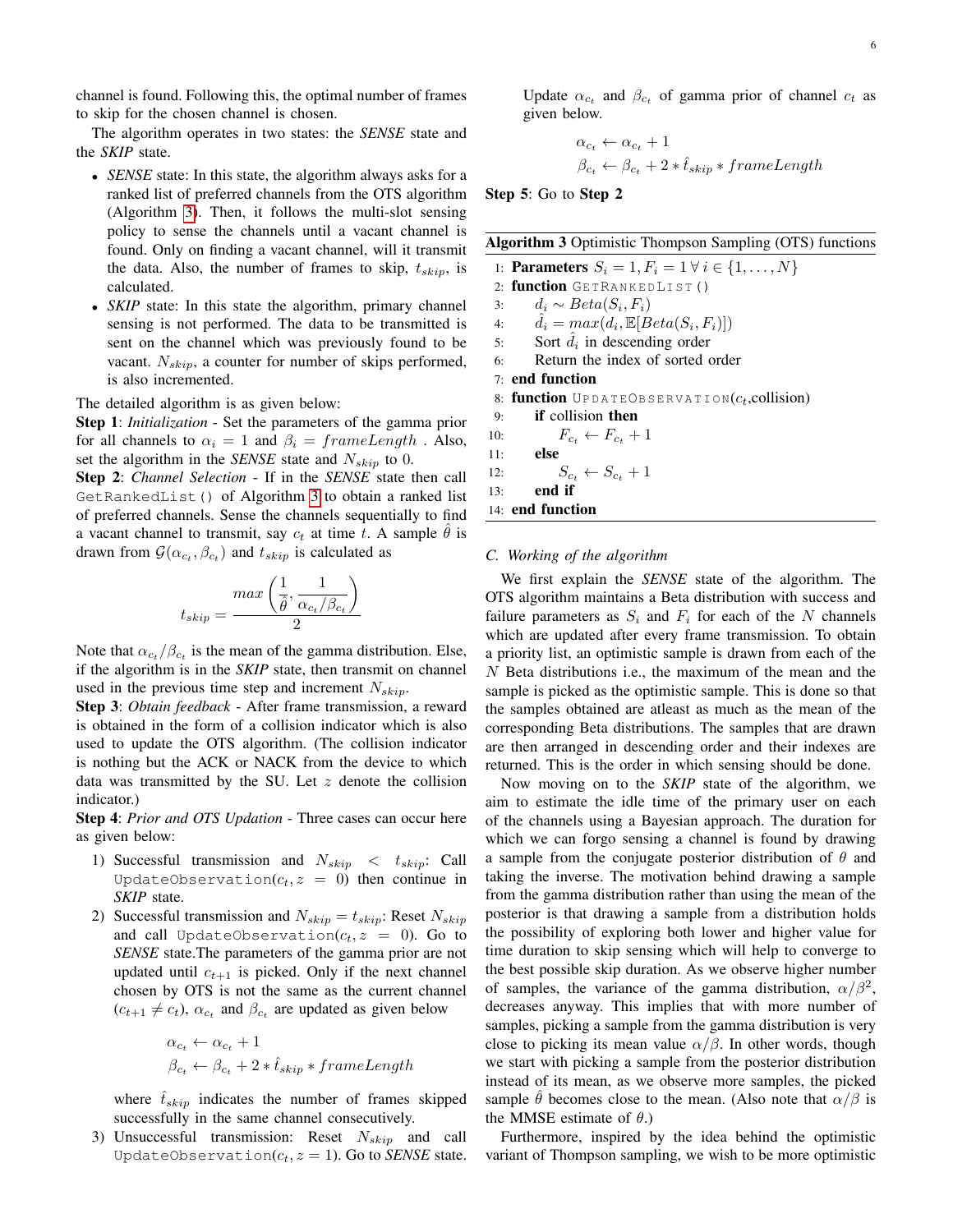in our estimation initially and hence favour the higher values for the number of frames to be skipped, i.e., we wish to pick a sample,  $t_{OFF}$ , that corresponds to atmost the mean of the gamma distribution in the worst case. Therefore,  $t_{skip} =$  $t_{OFF}/2$  corresponds to half of either the sample from the gamma distribution or the mean of the distribution, whichever is lower.

$$
t_{skip} = \frac{max\left(\frac{1}{\hat{\theta}}, \frac{1}{\alpha_{c_t}/\beta_{c_t}}\right)}{2} \tag{9}
$$

Note that the factor of 2 in the denominator is because the entire OFF period may not be available to the SU for transmission. Please see Section [IV-A](#page-3-2) for detailed explanation.

The  $\alpha$  parameter accounts for the number of OFF period samples observed. It is incremented by 1 every time a collision occurs. If there is no collision at the end of  $t_{skip}$ , then the OFF period is ongoing. As  $\alpha$  corresponds to an entire OFF period, one cannot just update  $\alpha$  at the end of  $t_{skip}$ . Hence,  $\alpha$  is not updated if the same channel is picked again for transmission as it would indicate that the same OFF period is ongoing. It is updated only when a different channel is picked at the end of  $t_{skip}$ , i.e.,  $c_t \neq c_{t+1}$  or when a collision occurs in the current channel. The  $\beta$  parameter is updated with twice the duration upto which data was successfully transmitted on the same channel. As mentioned earlier, a factor of 2 is incorporated so that the gamma distribution is indicative of the entire OFF period.

As mentioned in Section [IV-A,](#page-3-2) the number of frames (OFF duration of primary traffic) that can be skipped is inversely proportional to θ. When no collision occurs, we update  $β$ with a higher value; this reduces the mean of the posterior, which implies longer OFF times. When collision occurs,  $\beta$  is updated with a comparatively lower value. On performing this update with each sample, we arrive at an appropriate duration to skip as the posterior mean converges to the mean OFF time as number of samples increases. Note that the Thompson sampling algorithm is also updated in parallel to keep track of the channel occupancy every time a frame is transmitted. We increment the success parameter  $S_{c<sub>t</sub>}$  if the transmission is successful; if a collision is encountered, the failure parameter  $F_{c_t}$  is incremented.

In our proposed algorithm, even when the frames are skipped without encountering a collision, we go back to the sensing phase after  $t_{skip}$  frames. This is done to ensure that we skip conservatively instead of waiting for a collision. Instead, if we choose to transmit on the same channel even after  $t_{skip}$ frames, we may obtain a better throughput at the cost of higher interference in heavy traffic scenarios. However, this will increase the number of collisions, while we want to keep the number of collisions to be similar to what is seen when only RL algorithms are used.

## V. SIMULATION RESULTS

# <span id="page-6-0"></span>*A. Simulation Setup*

In this section, we present simulation results to evaluate the performance of our proposed approach with three other learning based algorithms that have been employed in CR literature for channel selection. Most of the papers that use learning techniques in CR networks assume either a Discrete Time Markov model or a channel model based on a Bernoulli Distribution [\[13\]](#page-11-25). Hence we also consider a primary user traffic model based on Discrete Time Markov Chain (DTMC) model. However it has been pointed out in [\[19\]](#page-11-8) that a continuous time model based on GPD can capture traffic characteristics better. Therefore, we also consider a continuous time primary user traffic model based on GPD model. For DTMC traffic model, we provide results for low, medium and high traffic models. For GPD and exponential models, the parameters are set to mimic medium traffic in channels. The traffic on each channel is modeled independently by assuming different parameters for different channels in the ranges specified in Table [I.](#page-6-1) We employ an energy detector to sense the presence of any primary traffic in available channels [\[3\]](#page-10-8) during the sensing phase. The number of samples for the energy detector is calculated using the formula given in [\[16\]](#page-11-5) for a given value of probability of false alarm  $(P_f)$  and probability of detection( $P_d$ ). For the values of  $P_f$  and  $P_d$  provided in Table [I,](#page-6-1) the number of samples required are 1180. Note that while [\[2\]](#page-10-1)–[\[4\]](#page-10-9) implement an energy detector, most of the work that uses RL algorithms assume perfect sensing [\[15\]](#page-11-4), i.e.,  $P_f = 0$ and  $P_d = 1$ . We evaluate the performance of the proposed algorithm in terms of three metrics:

- 1) Normalized Average Achievable Throughput: This metric corresponds to the average observed throughput normalized to maximum throughput achievable.
- 2) Average Number of frame collisions: Average number of frame collisions incurred with primary user traffic.
- 3) Average Number of sensing per frame: Number of sensing operations done at the beginning of each frame until a vacant channel is found.

<span id="page-6-1"></span>

| Parameter                        | Value                                                |
|----------------------------------|------------------------------------------------------|
| DTMC Model Low Traffice (L-I)    | $\alpha \in (0,1], \beta \in [1,5]$                  |
| Medium Traffic (M-I)             | $\alpha \in (0,1], \beta \in (0,1]$                  |
| High Traffic (H-I)               | $\alpha \in [1, 5], \beta \in [1, 5]$                |
| Continuous Traffic Model-GPD     | $\sigma = 500, k \in [0, 0.5], \theta \in [50, 100]$ |
| <b>Exponential Traffic Model</b> | $= (0, 500]$<br>$\theta^-$                           |
| $P_d$                            | 0.95                                                 |
|                                  | 0.05                                                 |
| Frame duration                   | 50ms                                                 |
| Sensing duration                 | 3ms                                                  |
| SNR of SU at SU receiver         | 20dB                                                 |
| SNR of PU at SU receiver         | $-10dB$                                              |
| Channel Error                    | 5%                                                   |

TABLE I: Parameters used for simulation

The throughput is calculated as in [\[16\]](#page-11-5), [\[36\]](#page-11-26) using the formula given below.

$$
TP_{achievable} = \frac{T - k\tau}{T} \cdot C \tag{10}
$$

$$
C = \begin{cases} \log_2\left(1 + SNR_{sec}\right) & ; \text{on successful transmission} \\ 0 & ; \text{on frame loss} \end{cases}
$$

Here, T is the frame duration and  $\tau$  is the sensing duration.  $k$  denotes the number of channels sensed before finding a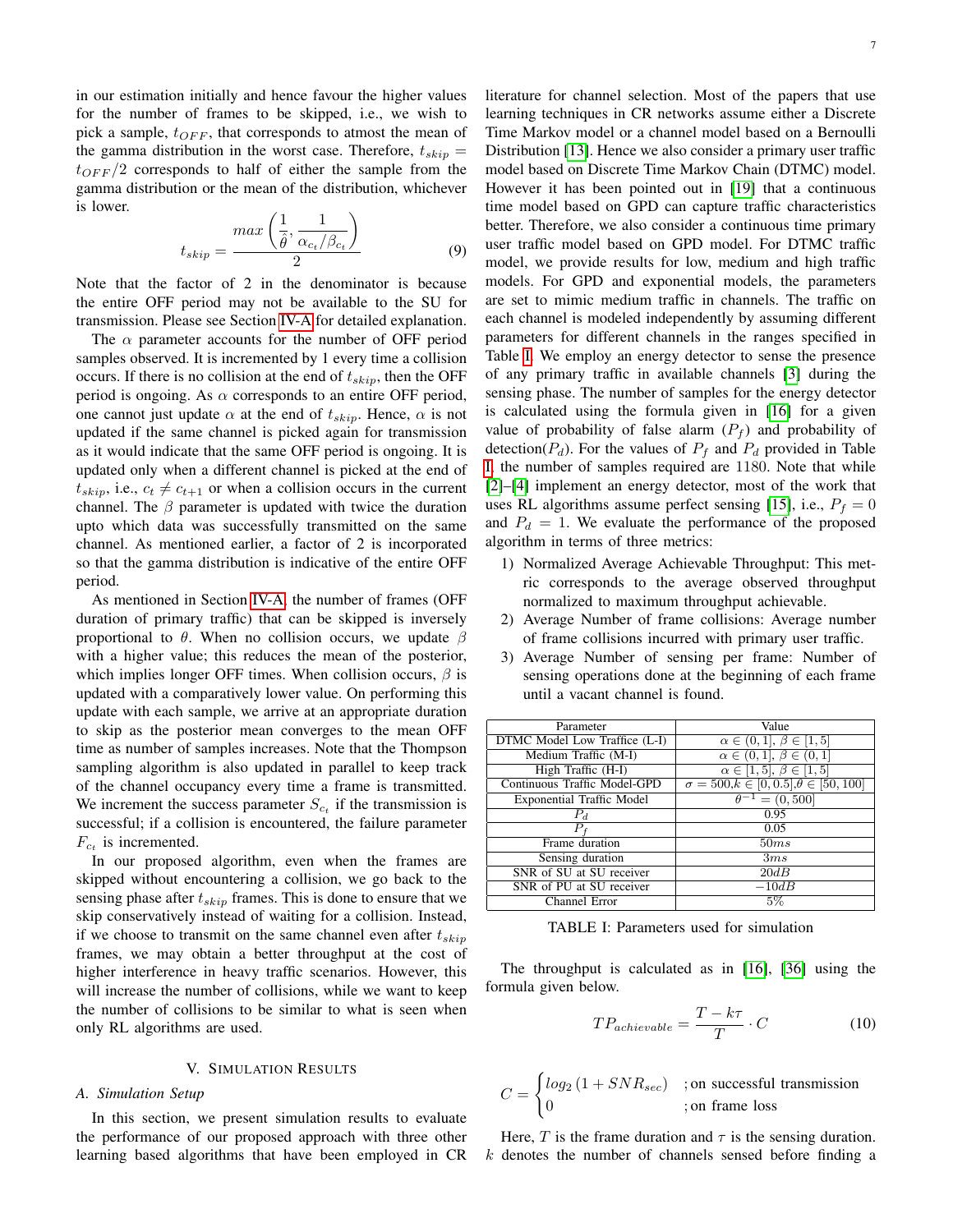<span id="page-7-0"></span>

Fig. 4: Results for GPD Model for frame size 50ms for 5 channels.

<span id="page-7-1"></span>

Fig. 5: Results for DTMC Low Traffic Model (DTMC L-I) for frame size 50ms for 5 channels.



Fig. 6: Results for DTMC Medium Traffic Model (DTMC M-I) for frame size 50ms for 5 channels.

vacant channel and can take values between 1 and  $N$ , which is the total number of channels. The SNR of the secondary user  $(SNR_{sec})$  at the SU receiver is taken to be 20dB. To report the results, we normalize the achieved throughput to maximum throughput that can be achieved. This metric can vary between  $[0, 1]$  with 1 indicating maximum usage of spectrum for data transmission. Normalized throughput is calculated as

$$
TP_{normalized} = \frac{1}{C_{max}} \cdot TP_{achievable} \tag{11}
$$

where  $C_{max} = \log_2(1 + SNR_{sec})$ .

We have also taken into account a possibility of channel error. To the best of our knowledge, existing literature in CR applying learning techniques does not consider channel error. Channel error causes the frame to be lost even when the channel was not actually occupied by the primary user. In all the simulation results provided below, the probability of channel error is taken to be 0.05. This was done to simulate a more realistic environment. All the results reported are plotted for values averaged over 1000 independent runs for a time duration of 60s. The proposed algorithms are compared with Q-Learning (QL) [\[8\]](#page-10-5), Switchable Bayesian Learning Automata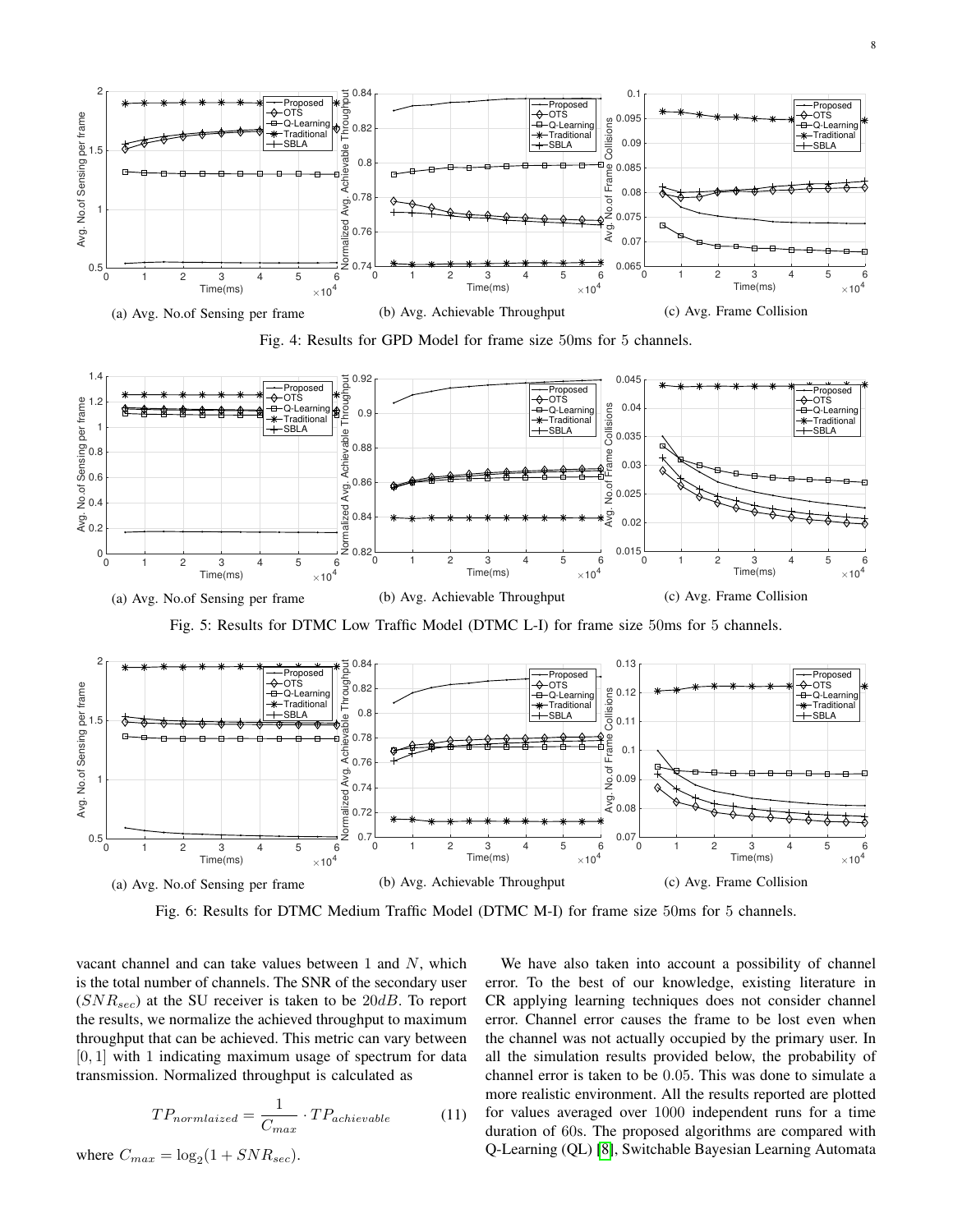<span id="page-8-0"></span>

Fig. 7: Results for DTMC High Traffic Model (DTMC H-I) for frame size 50ms for 5 channels.

<span id="page-8-1"></span>

Fig. 8: Results for Exponential Traffic Model for frame size 50ms for 5 channels.

(SBLA) [\[33\]](#page-11-22), Optimistic Thompson Sampling (OTS) [\[37\]](#page-11-27) and a traditional method (RAND) [\[36\]](#page-11-26). The traditional method is the method where we pick the channel to sense randomly till we find a vacant channel or till all channels are sensed.

For all the metrics i.e., throughput, number of sensing and frame collisions, we plot the cumulative values normalized to the number of frames the SU attempts to transmit till time  $t$ , say  $F_t$ . That is, for a metric X, we plot

$$
y_t = \frac{1}{F_t} \cdot \sum_{n=1}^t X_n
$$
 (12)

This metric is akin to the sample-averaged reward definition popularly used to evaluate reinforcement learning algorithms. The aim of this work is to maximize the achievable throughput of secondary user while minimizing number of sensing required by secondary user and keeping the collisions with PU to be comparable to that of the existing RL algorithms in literature which sense the the channel in every frame.

#### *B. Learning over time*

In this section, we present the results of how each of the methods perform over time. We consider a 5 channel system  $(N = 5)$  with a channel error of 5%.

Figure [4](#page-7-0) shows the results for GPD traffic model. From the figures, we can see that the proposed method is able to provide a 10% improvement in throughput and is able to reduce the number of sensing significantly. While the comparing algorithms require to do 1.5 sensing to transmit one frame on an average, the proposed method requires only  $1/3rd$  of that. The proposed approach causes only a 0.5% increase in frame collision as compared to the the best performing method (Q-Learning), which is negligible considering the improvements in other metrics.

Figures [5-](#page-7-1)[7](#page-8-0) show the results for the DTMC model for three different intensities of traffic. In all the traffic intensities that were considered, we can see that the proposed method is able to attain a gain of approximately 8% in throughput while creating only around 0.5% increase in frame collision when compared to the best performing alternative while significantly reducing the number of sensing required. In case of high traffic intensity, we can see that the proposed method is able to achieve considerable improvement in terms of number of sensing required and achievable throughput with only marginal increase in frame collision to PU. Overall, we can conclude that, the proposed method shows improvement in the popular DTMC traffic model in all traffic intensities when compared to other methods.

We also evaluate the proposed method in the Exponential traffic model which is capable of capturing bursts in traffic in a realistic fashion. Figure [8](#page-8-1) provides the results of the experiment. One immediate inference from the plots is that, due to the burstiness in traffic, the frame collisions is high when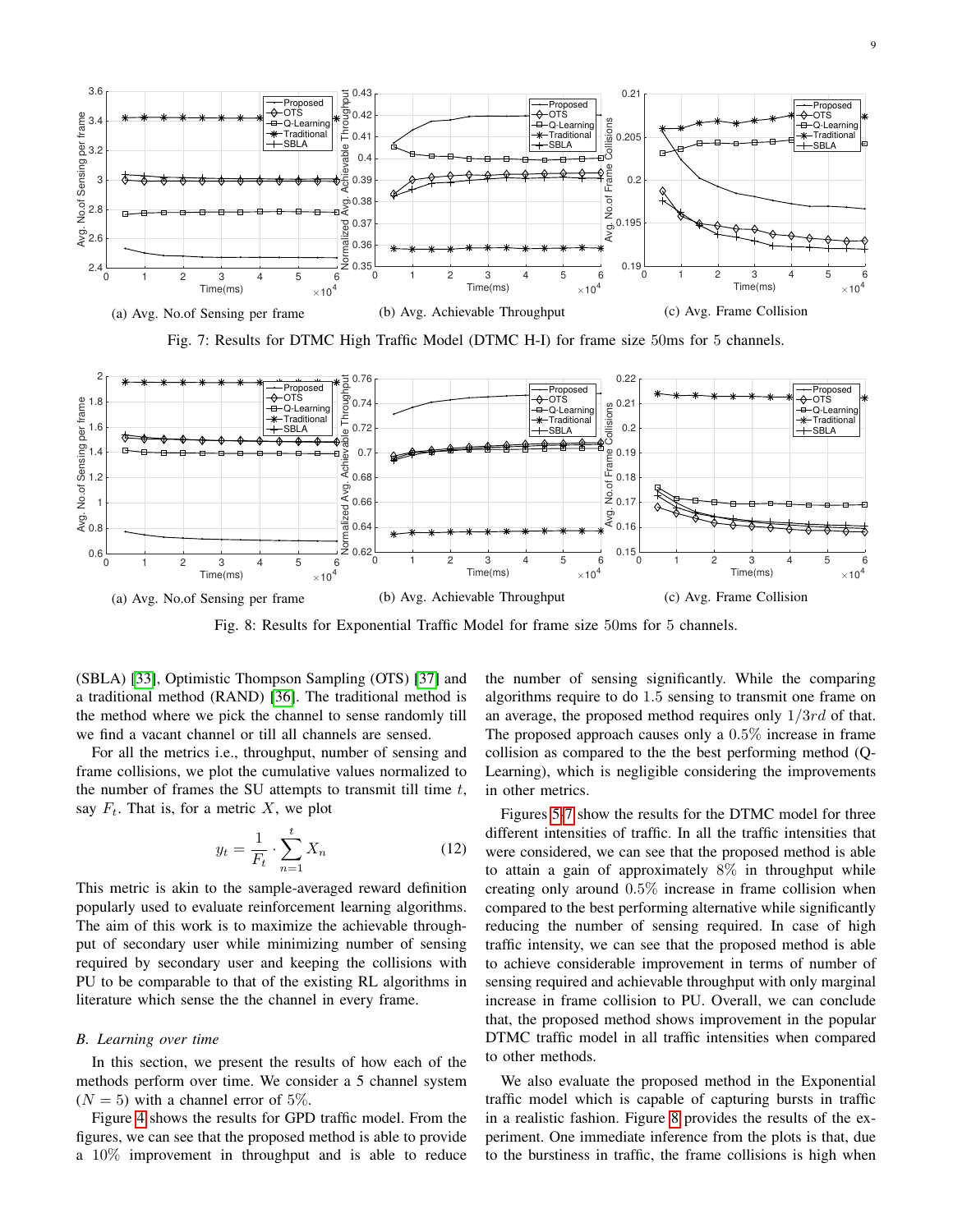<span id="page-9-0"></span>

Fig. 9: Results for GPD Traffic Model with varying number of channels for frame size 50ms.

<span id="page-9-1"></span>

Fig. 10: Results for DTMC Low Traffic Model with varying number of channels for frame size 50ms.

<span id="page-9-2"></span>

Fig. 11: Results for DTMC Medium Traffic Model with varying number of channels for frame size 50ms.

compared to the GPD and DTMC L-I and M-I models. This often presents a challenge to CR channel access algorithms as the channel can be occupied by a PU at the time of SU transmission even though it is recently sensed to be vacant. Due to our two-tier learning strategy we see that, the proposed algorithm is able to perform better in all the evaluation metrics. The proposed algorithm is able to cut-down the number of sensings required by more than half and is able to provide a 5% improvement in throughput when compared to the best performing method in comparison. Interestingly, the frame collisions caused while following the proposed method is very close to the best algorithm in comparison. This improvement can be attributed to the design of the second layer of algorithm which assumed an exponential model of PU traffic.

## *C. Effect of number of channels*

In this section, we provide results for how each of the algorithms perform with varying number of available channels. In all the results provided below, we consider a system with a frame size of 50ms and a sensing period of 3ms. Experiments were run for 60s and the reported values are the metrics measured at the end of the simulation time.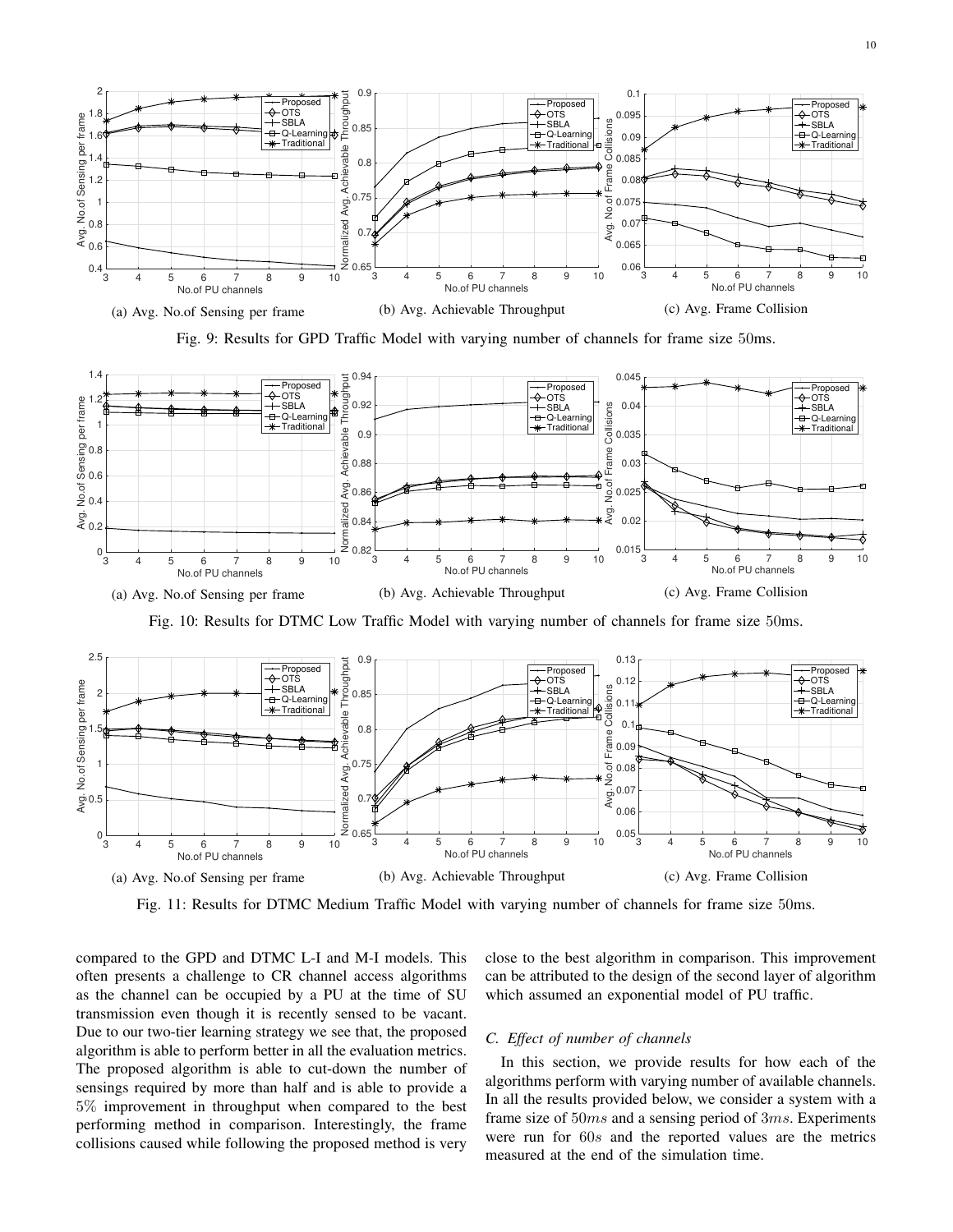<span id="page-10-10"></span>

Fig. 12: Results for Exponential Traffic Model with varying number of channels for frame size 50ms.

Figure [9](#page-9-0) shows the effect of increasing the number of channels in GPD traffic model. We can observe that the proposed method is able to reduce the number of sensings required atleast by 50% and increase the throughput by atleast 5% with only a negligible ( $\sim 0.05\%$ ) increase in PU traffic collision. Also we can observe that, as the number of available channel increases, all the methods are able to reduce the number of sensing required and increase the throughput with reduction in PU traffic collision. However, the proposed method still remains superior.

Figures [10](#page-9-1)[-11](#page-9-2) show the results in a DTMC traffic model of two different traffic intensities with varying the number of channels. In both the cases, the proposed method is able to show a clear improvement in number of sensings required and throughput with negligible increase in PU collision compared to other RL techniques.

Figure [12](#page-10-10) shows the result of varying the number of channels in Exponential PU traffic model. In this model, again, the proposed method shows a clear improvement in number of sensings and throughput varying with number of channels. One of the important observations is that the frame collision with PU of the proposed method is almost same as the other best performing RL algorithms, even though the proposed method provides a clear improvement in other evaluation metrics.

From all the simulation results provided, we can conclude that the proposed method is able to improve the throughput and number of sensings required by the SU with negligible increase in PU traffic collision. Although the second stage of our algorithm (estimating the number of frame periods to skip) assumes an exponential model for PU traffic, it performs well in other models also. Maybe one can further improve the performance with assumed model knowledge.

# VI. CONCLUSIONS

<span id="page-10-7"></span>A two stage reinforcement learning approach is proposed for channel sensing and selection in cognitive radio networks. While the available RL literature in cognitive radio focuses on only deciding which channel to sense, we also try to learn how often to sense the selected channels. Judicious sensing as suggested by our approach leads to higher throughput, lower energy consumption (due to significant reduction in sensing) and better spectrum utilization with negligible increase in primary interference as compared to methods that employ sensing in every frame. Further, the focus of this work has been to reduce sensing, while keeping the interference to PU comparable to the existing algorithms. An interesting extension could be to incorporate a constraint on the amount of interference allowed to PU in our learning algorithm, so that SU can keep PU collisions at a fixed level. While our work considers a single user scenario, recently there has been significant interest in multi-user setting where a combinatorial bandit approach is employed. In this setting, the possible combination of channel allocations are considered as the arms of the bandit. However, to the best of our knowledge, the prospect of not sensing a frame altogether, when the PU statistics are known, is not considered. Another extension would be to propose a variation of our algorithm for the combinatorial bandit setting. We believe that even greater gains can be obtained by judicious sensing in the multi-user setting.

## **REFERENCES**

- <span id="page-10-0"></span>[1] J. Mitola and G. Q. Maguire, "Cognitive radio: making software radios more personal," *IEEE Personal Communications*, vol. 6, no. 4, pp. 13– 18, 1999.
- <span id="page-10-1"></span>[2] F. F. Digham, M.-S. Alouini, and M. K. Simon, "On the energy detection of unknown signals over fading channels," *IEEE Transactions on communications*, vol. 55, no. 1, pp. 21–24, 2007.
- <span id="page-10-8"></span>[3] S. Atapattu, C. Tellambura, and H. Jiang, "Energy detection based cooperative spectrum sensing in cognitive radio networks," *IEEE Transactions on Wireless Communications*, vol. 10, no. 4, pp. 1232–1241, 2011.
- <span id="page-10-9"></span>[4] A. Ghasemi and E. S. Sousa, "Optimization of spectrum sensing for opportunistic spectrum access in cognitive radio networks," in *Consumer Communications and Networking Conference, 2007. CCNC 2007. 4th IEEE*. IEEE, 2007, pp. 1022–1026.
- <span id="page-10-2"></span>[5] X. Liu and N. S. Shankar, "Sensing-based opportunistic channel access," *Mobile Networks and Applications*, vol. 11, no. 4, pp. 577–591, 2006.
- <span id="page-10-3"></span>[6] W. Jouini, D. Ernst, C. Moy, and J. Palicot, "Multi-armed bandit based policies for cognitive radio's decision making issues," *3rd International Conference on Signals, Circuits and Systems, SCS 2009*, pp. 1–6, 2009.
- <span id="page-10-4"></span>[7] H. Jiang, L. Lai, R. Fan, and H. V. Poor, "Optimal selection of channel sensing order in cognitive radio," *IEEE Transactions on Wireless Communications*, vol. 8, no. 1, pp. 297–307, 2009.
- <span id="page-10-5"></span>[8] H. Li, "Multi-agent q-learning of channel selection in multi-user cognitive radio systems: a two by two case," in *Systems, Man and Cybernetics, 2009. SMC 2009. IEEE International Conference on*. IEEE, 2009, pp. 1893–1898.
- <span id="page-10-6"></span>[9] F. Hou, X. Chen, H. Huang, and X. Jing, "Throughput performance improvement in cognitive radio networks based on spectrum prediction," in *Communications and Information Technologies (ISCIT), 2016 16th International Symposium on*. IEEE, 2016, pp. 655–658.